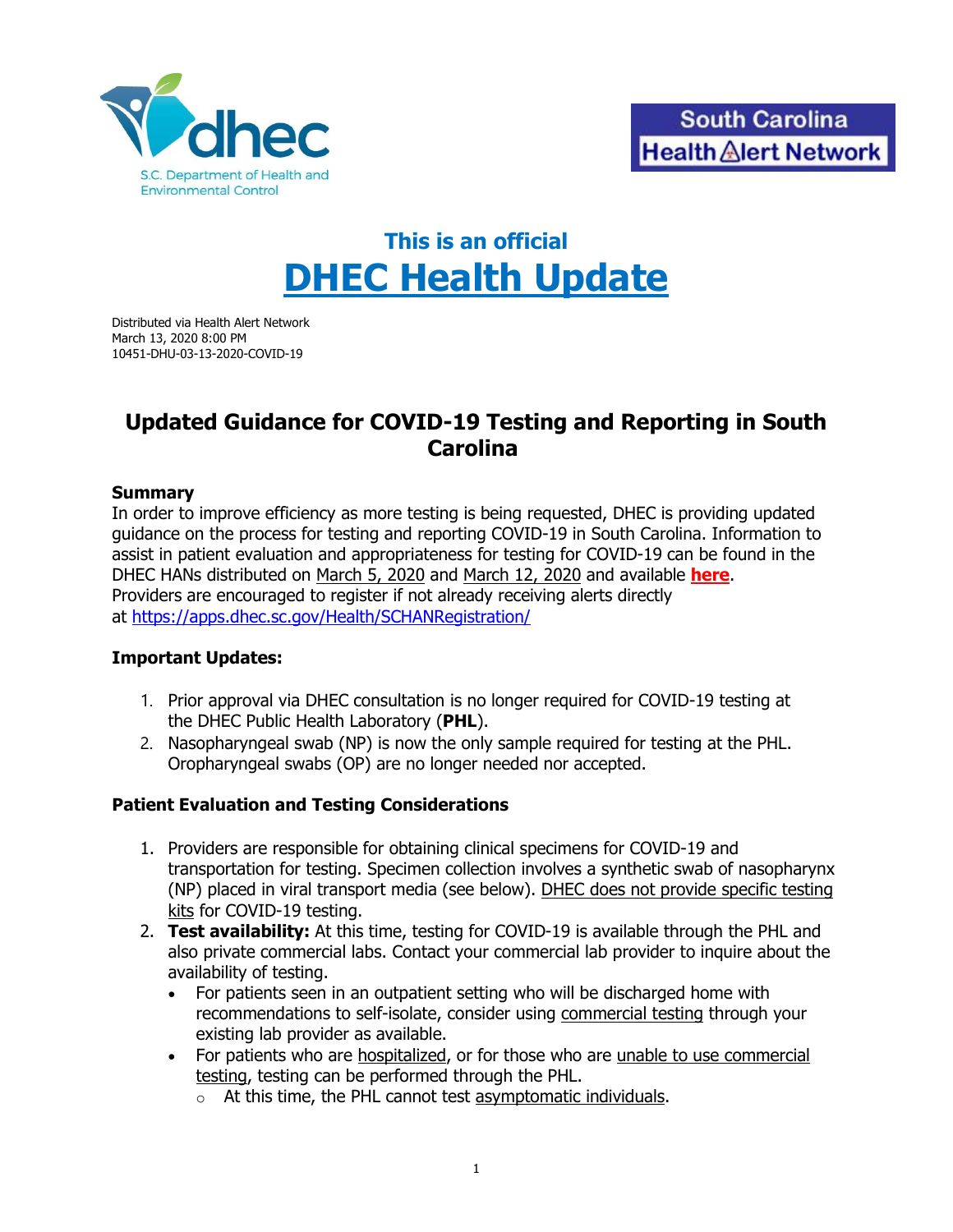- $\circ$  Please refer to the process outlined below for testing of specimens at the PHL. Calling ahead to DHEC is no longer required for submitting specimens.
- 3. **Decision to test:** Clinicians should use their judgment to determine if a patient has signs and symptoms compatible with COVID-19 and whether the patient should be tested. Most patients with confirmed COVID-19 have developed fever and/or symptoms of acute respiratory illness (e.g. cough, difficulty breathing). Rule out of more likely conditions should be done first and could include influenza, strep, and respiratory virus panel testing.

Clinicians must carefully consider which patients they choose to test through the PHL as demand may outpace supply.

### **Priorities for testing may include:**

- a. Hospitalized patients who have signs and symptoms compatible with COVID-19.
- b. Other symptomatic individuals such as, older adults and individuals with chronic medical conditions and/or an immunocompromised state that may put them at higher risk for poor outcomes (e.g., diabetes, heart disease, receiving immunosuppressive medications, chronic lung disease, chronic kidney disease).
- c. Any persons including healthcare personnel, who had close contact with a suspect or laboratory-confirmed COVID-19 patient within 14 days of symptom onset, or close contact with an individual who has a history of travel from affected geographic areas within 14 days of symptom onset.

## **Infection Control Recommendations for Healthcare Facilities**

Reference: [https://www.cdc.gov/coronavirus/2019-ncov/infection-control/control](https://www.cdc.gov/coronavirus/2019-ncov/infection-control/control-recommendations.html)[recommendations.html](https://www.cdc.gov/coronavirus/2019-ncov/infection-control/control-recommendations.html)

Adhere to Standard and Transmission-Based Precautions:

- Healthcare Provider (**HCP**) who enter the room of a patient with known or suspected COVID-19 should adhere to Standard Precautions and use a respirator or facemask, gown, gloves, and eye protection.
- When available, respirators (instead of facemasks) are preferred; they should be prioritized for situations where respiratory protection is most important and the care of patients with pathogens requiring Airborne Precautions (e.g., tuberculosis, measles, varicella).
- HCP should perform hand hygiene before and after all patient contact, contact with potentially infectious material, and before putting on and after removing PPE, including gloves.
- HCP should perform hand hygiene by washing hands with soap and water for at least 20 seconds or if not available, alcohol-based hand rub with 60-95% alcohol.

#### **Respiratory Specimen Collection Guidance**

Reference: [https://www.cdc.gov/coronavirus/2019-ncov/infection-control/control](https://www.cdc.gov/coronavirus/2019-ncov/infection-control/control-recommendations.html)[recommendations.html](https://www.cdc.gov/coronavirus/2019-ncov/infection-control/control-recommendations.html)

When collecting diagnostic respiratory specimens (e.g., nasopharyngeal swab) from a possible COVID-19 patient, the following should occur:

• HCP in the room should wear an N-95 or higher-level respirator (or facemask if a respirator is not available), eye protection, gloves, and a gown.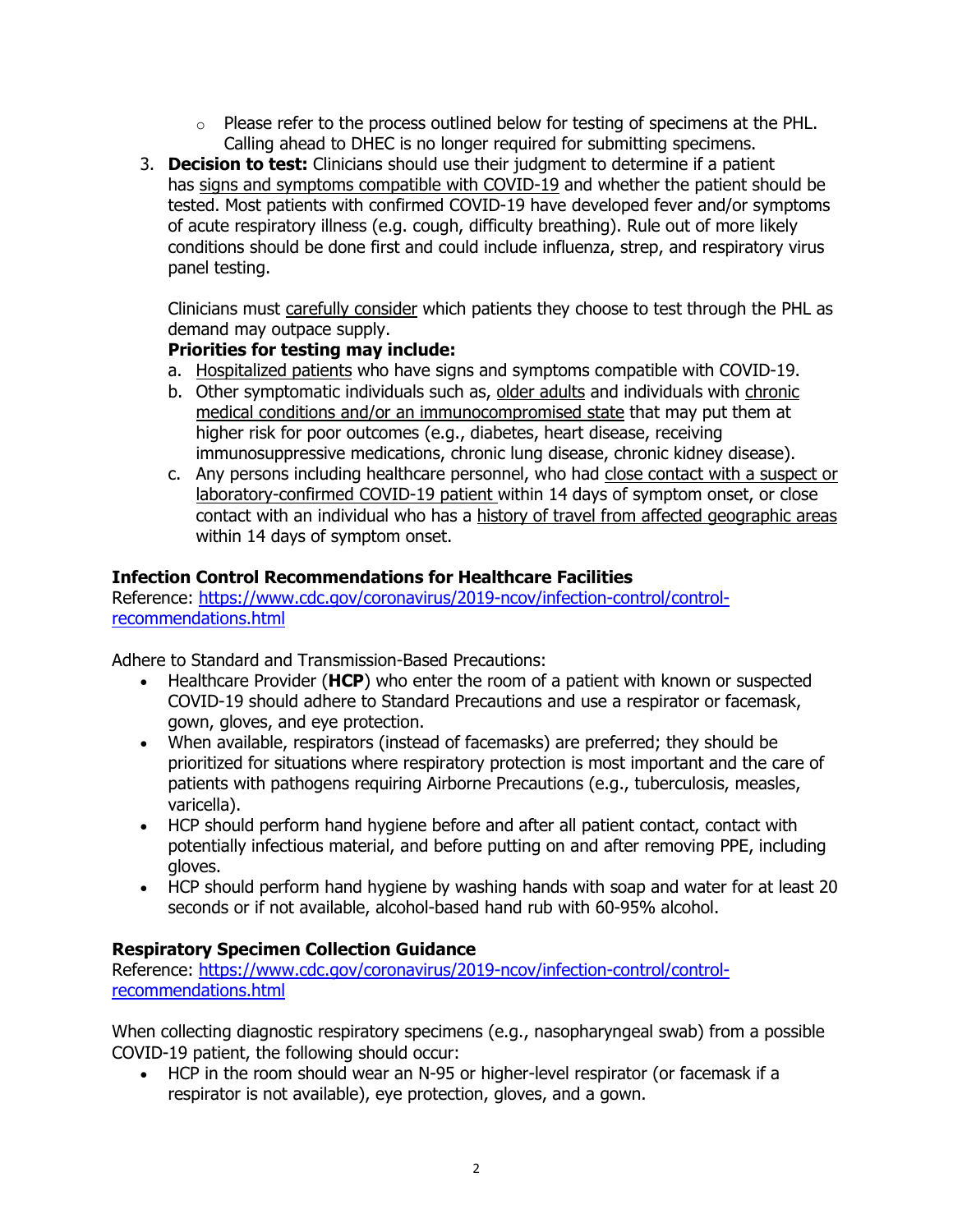- The number of HCP present during the procedure should be limited to only those essential for patient care and procedure support. Visitors should not be present for specimen collection.
- Specimen collection should be performed in a normal examination room with the door closed.
- Cleaning and disinfection of procedure room surfaces must be done promptly as described in the section on environmental infection control in [March 12 HAN.](https://www.scdhec.gov/sites/default/files/media/document/10450-DHU-03-12-2020-COVID-19.pdf)

## **Procedure for DHEC PHL COVID-19 Testing**

Please note: Required specimen for COVID-19 testing at the **PHL** now consists of nasopharyngeal swab (NP) specimen **only**. Oropharyngeal (OP) swabs are **not required nor will be accepted**.

- 1. If your facility/practice is not registered with the PHL, please send an email to [openelis\\_admin@dhec.sc.gov](mailto:openelis_admin@dhec.sc.gov) to get a Customer ID and access to Result Point. These are both **required** prior to sending specimens.
- 2. Complete the CDC person-under-investigation (PUI) form, which is accessible at <https://www.cdc.gov/coronavirus/2019-ncov/downloads/pui-form.pdf>[\(Instructions\)](https://www.cdc.gov/coronavirus/2019-ncov/downloads/COVID-19-Persons-Under-Investigation-and-Case-Report-Form-Instructions.pdf)
- 3. Scan/email or fax the completed PUI form to the region the patient resides in:
	- Low Country (Allendale, Bamberg, Beaufort, Berkeley, Calhoun, Charleston, Colleton, Dorchester, Hampton, Jasper, Orangeburg): Email to [LowcountryEPI@dhec.sc.gov](mailto:LowcountryEPI@dhec.sc.gov) or Fax 843-953-0051
	- Upstate (Abbeville, Anderson, Cherokee, Greenville, Greenwood, Laurens, McCormick, Oconee, Pickens, Spartanburg, Union): Email to [PUI.upstate@dhec.sc.gov](mailto:PUI.upstate@dhec.sc.gov)
	- Midlands (Aiken, Barnwell, Chester, Edgefield, Fairfield, Kershaw, Lancaster, Lexington, Newberry, Richland, Saluda, York): Email to whisenri@dhec.sc.gov
	- Pee Dee (Chesterfield, Clarendon, Darlington, Dillon, Florence, Georgetown, Horry, Lee, Marion, Marlboro, Sumter, Williamsburg): Email to [EpiPeeDee@dhec.sc.gov](mailto:EpiPeeDee@dhec.sc.gov) or Fax to 843-915-6506
- 4. Complete DHEC lab requisition form DHEC 1335, which can be accessed at <https://www.scdhec.gov/sites/default/files/Library/D-1335.pdf> and ensure the following **mandatory fields** are completed:
	- Patient Name
	- Patient ID Number
	- Date of Birth
	- Sex
	- Sender Address
	- If new sender, please provide contact and fax number
	- Date of Collection and Time
	- Specimen Type/Source: 52 nasopharyngeal swab
	- Under TEST REQUESTED, MOLECULAR SECTION check "Other" and write in COVID-19
- 5. Collect NP swab from patient.
	- a. Use only synthetic fiber swabs with plastic shafts.
	- b. Place swab immediately into sterile tube containing 2-3 ml of viral transport media.
	- c. Label tube with patient name and date of birth.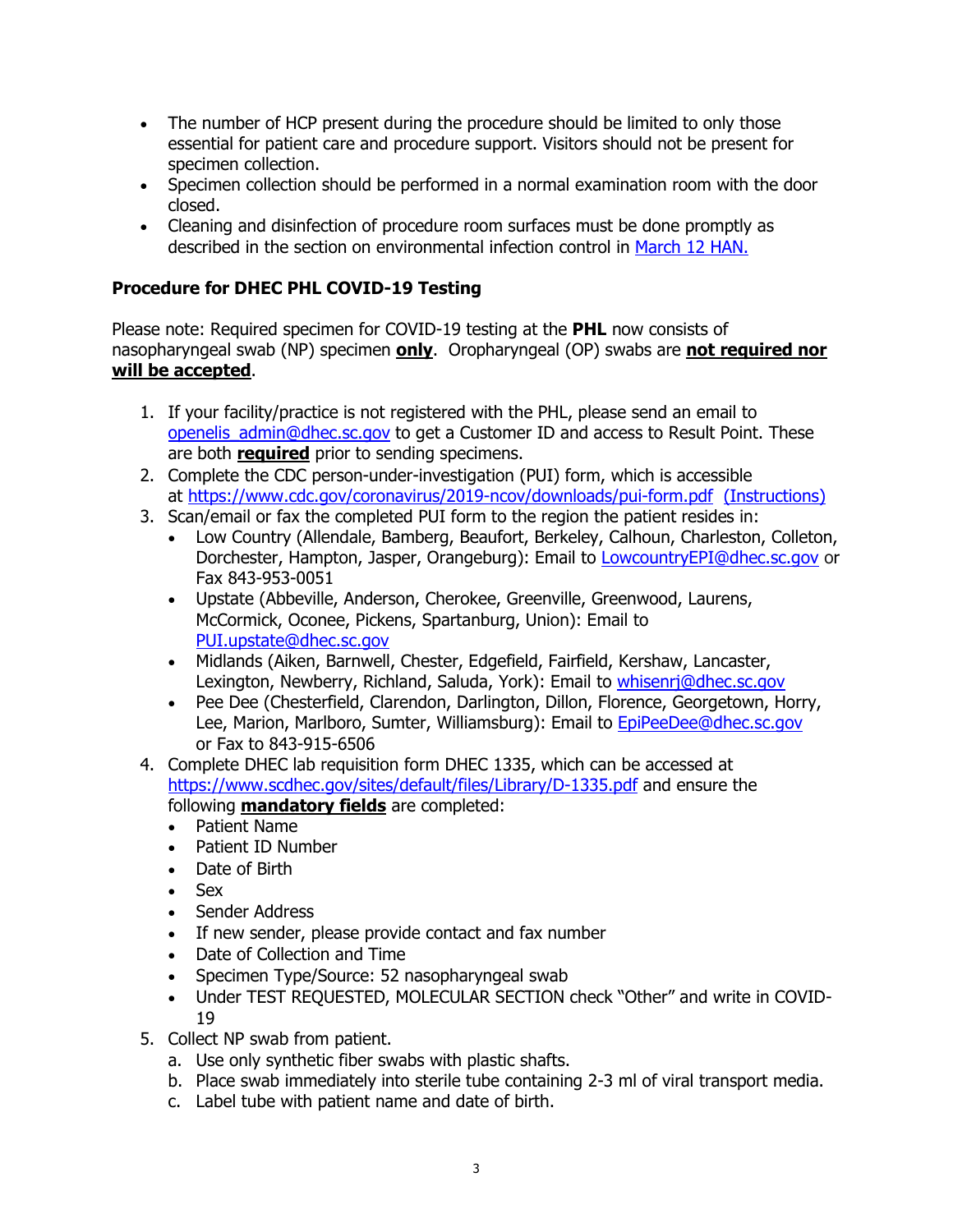d. Store specimen at 2-8°C for up to 72 hours after collection. If a delay in testing or shipping is expected, store specimens at -70°C or below.

### 6. **Specimen transport**

- a. If you have an established process/courier for transporting specimens to the **PHL**, use that system.
	- i. On weekdays, facilities can courier specimens to the local health department for transport to the PHL.
	- ii. On weekends, the specimens must be transported directly to the PHL, 8231 Parklane Road, Columbia, SC 29223
	- iii. For after hours or weekend specimen drop-off, courier/volunteer will utilize animal head drop box at the PHL.
- b. If the office has no available courier service or cannot courier directly to the PHL on the weekend, the provider may consider calling the Medical Reserve Corps (MRC) Volunteer Coordinator for their region to inquire on the availability of volunteers to facilitate transport. See below for Volunteer Coordinator for your region

**Upstate MRC Volunteer Coordinator** (for counties: Abbeville, Anderson, Cherokee, Greenville, Greenwood, Laurens, McCormick, Oconee, Pickens, Spartanburg, Union):

• **Joanne Hobbick** - [hobbicjm@dhec.sc.gov](mailto:hobbicjm@dhec.sc.gov) (864) 372-1327 (w) / (864) 202- 1405 (c)

• Back up: **Renee Campbell** 864-982-2875 or **Lummie Young** 864-608-5592 **Midlands MRC Volunteer Coordinator** (for counties: Aiken, Barnwell, Chester,

Edgefield, Fairfield, Lancaster, Lexington, Kershaw, Newberry, Richland, Saluda, York):

- **Scott Phillips** [phillist@dhec.sc.gov](mailto:phillist@dhec.sc.gov) (803) 576-2694 (w) / (803) 730-0701 (c)
- Back up: **Karen Hutto** 803-667-1127

**Pee Dee MRC Volunteer Coordinator** (for counties: Clarendon, Chesterfield, Darlington, Dillon, Florence, Georgetown, Horry, Lee, Marion, Marlboro, Sumter, Williamsburg):

• **Jenny Latour** - [latourrj@dhec.sc.gov](mailto:latourrj@dhec.sc.gov) (803) 934-2898 (w) / (843) 331-7575

• Back up: **Ruthie Odom** (843) 250-0704 / (803) 250-0704 / (803) 473-5252 **Lowcountry MRC Volunteer Coordinator** (for Counties: Allendale, Bamberg, Beaufort, Berkeley, Calhoun, Charleston, Colleton, Dorchester, Hampton, Jasper, Orangeburg):

- **Stefanie Roy** [roysd@dhec.sc.gov](mailto:roysd@dhec.sc.gov) (843) 953-0052 (w) / (843) 513-4350 (c)
- Back up **Raymond Barteet** (843) 834-0635

## 7. **Specimen packaging information**

- a. If using Fed Ex to ship, follow IATA guidelines. This sample will be considered Category B.
- b. Ship cold, but not frozen. Use cold packs around the outside of the secondary packaging in an insulated shipper. Do not use ice because it will melt and leak during shipping.
- c. If shipping through a DHEC or another courier, ensure specimen is kept cold and in a biohazard bag or secondary container in the cooler.
- d. Include **2 copies** of lab requisition form (DHEC 1335) and labeled specimen for each patient.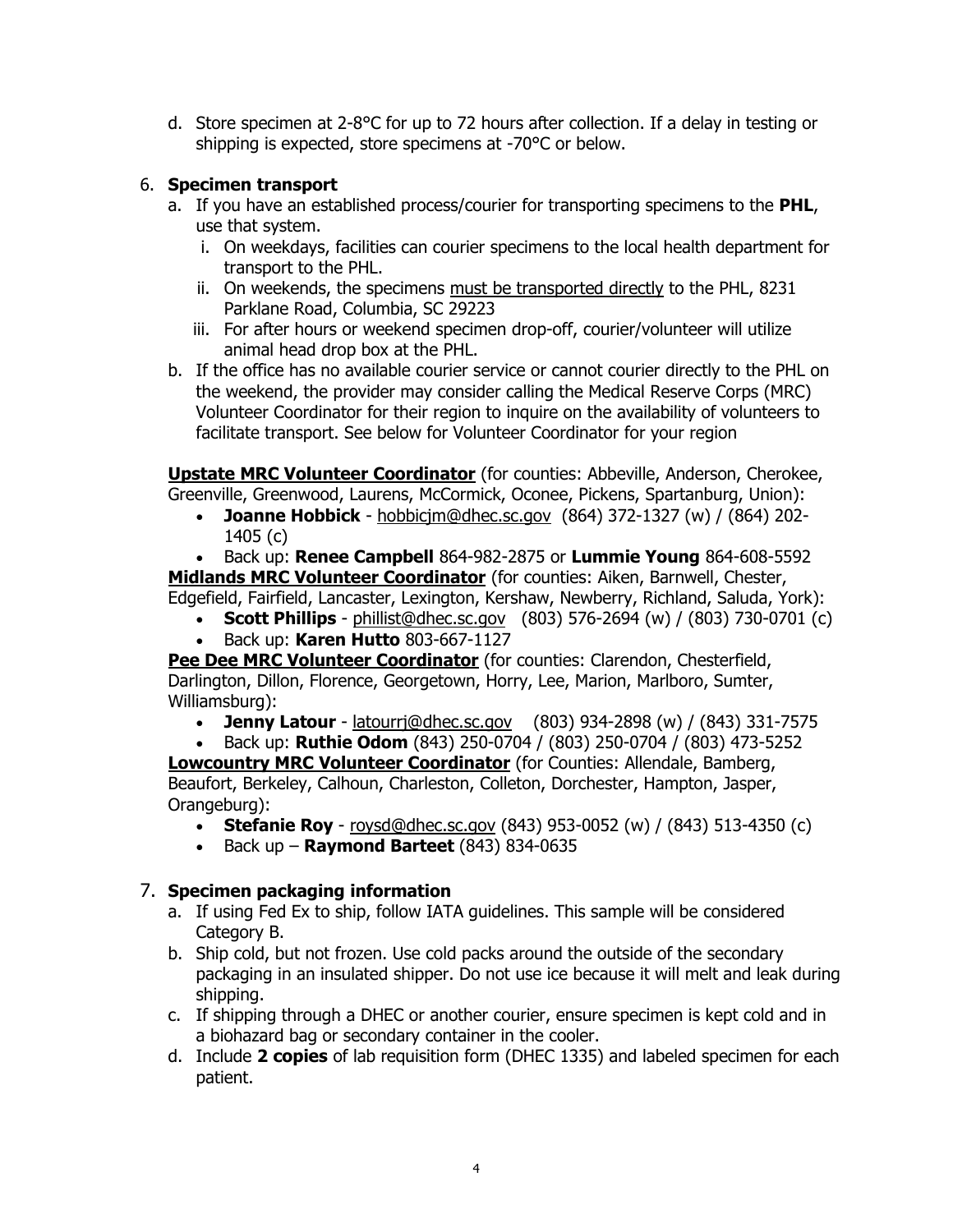#### **Test Results from DHEC Public Health Lab**

All laboratory reports generated are considered confidential information. The reports will be released only to authorized persons. Reports can be accessed via the internet through a secure laboratory web portal (Result Point), this allows instant access to results. Results will be posted approximately 48 hours after the sample is received.

Email [openelis\\_admin@dhec.sc.gov](mailto:openelis_admin@dhec.sc.gov) to get access to Result Point.

Clients can only view information on orders that have been logged in with their customer ID.

Regional epidemiology staff will call providers with positive test results (highest priority calls) and negative test results.

#### **Reporting of Positive Results from Commercial Labs**

COVID-19 is now considered **Immediately Reportable** in South Carolina, under the "Novel Infectious Agent" condition in the [2020 South Carolina List of Reportable Conditions.](http://scdhec.gov/sites/default/files/Library/CR-009025.pdf) When you receive a positive test from a commercial reference lab, please call the regional epidemiology office of the county where the patient resides to report (see contact information below). Epidemiology staff will assist with next steps for case and contact investigation activities.

#### **Resources for Additional Information**

- CDC Interim Guidance for Implementing Home Care of People Not Requiring Hospitalization for Coronavirus Disease 2019 (COVID-19) (updated February 12, 2020) [https://www.cdc.gov/coronavirus/2019-ncov/hcp/guidance-home](https://www.cdc.gov/coronavirus/2019-ncov/hcp/guidance-home-care.html?CDC_AA_refVal=https%3A%2F%2Fwww.cdc.gov%2Fcoronavirus%2F2019-ncov%2Fguidance-home-care.html)[care.html?CDC\\_AA\\_refVal=https%3A%2F%2Fwww.cdc.gov%2Fcoronavirus%2F2019](https://www.cdc.gov/coronavirus/2019-ncov/hcp/guidance-home-care.html?CDC_AA_refVal=https%3A%2F%2Fwww.cdc.gov%2Fcoronavirus%2F2019-ncov%2Fguidance-home-care.html) [ncov%2Fguidance-home-care.html](https://www.cdc.gov/coronavirus/2019-ncov/hcp/guidance-home-care.html?CDC_AA_refVal=https%3A%2F%2Fwww.cdc.gov%2Fcoronavirus%2F2019-ncov%2Fguidance-home-care.html)
- CDC Interim Infection Prevention and Control Recommendations for Patients with Suspected or Confirmed Coronavirus Disease 2019 (COVID-19) in Healthcare Settings (updated March 10, 2020) [https://www.cdc.gov/coronavirus/2019-ncov/infection-control/control](https://www.cdc.gov/coronavirus/2019-ncov/infection-control/control-recommendations.html?CDC_AA_refVal=https%3A%2F%2Fwww.cdc.gov%2Fcoronavirus%2F2019-ncov%2Fhcp%2Finfection-control.html)[recommendations.html?CDC\\_AA\\_refVal=https%3A%2F%2Fwww.cdc.gov%2Fcoronavirus%](https://www.cdc.gov/coronavirus/2019-ncov/infection-control/control-recommendations.html?CDC_AA_refVal=https%3A%2F%2Fwww.cdc.gov%2Fcoronavirus%2F2019-ncov%2Fhcp%2Finfection-control.html) [2F2019-ncov%2Fhcp%2Finfection-control.html](https://www.cdc.gov/coronavirus/2019-ncov/infection-control/control-recommendations.html?CDC_AA_refVal=https%3A%2F%2Fwww.cdc.gov%2Fcoronavirus%2F2019-ncov%2Fhcp%2Finfection-control.html)
- CDC Interim US Guidance for Risk Assessment and Public Health Management of Healthcare Personnel with Potential Exposure in a Healthcare Setting to Patients with Coronavirus Disease (COVID-10) (updated March 7, 2020) [https://www.cdc.gov/coronavirus/2019](https://www.cdc.gov/coronavirus/2019-ncov/hcp/guidance-risk-assesment-hcp.html) [ncov/hcp/guidance-risk-assesment-hcp.html](https://www.cdc.gov/coronavirus/2019-ncov/hcp/guidance-risk-assesment-hcp.html)

#### **DHEC contact information for reportable diseases and reporting requirements**

Reporting of Coronavirus Disease 2019 (COVID-19) as a Novel Infectious Agent is consistent with South Carolina Law requiring the reporting of diseases and conditions to your state or local public health department. (State Law  $#$  44-29-10 and Regulation  $#$  61-20) as per the DHEC 2020 List of Reportable Conditions available at:

<https://www.scdhec.gov/sites/default/files/Library/CR-009025.pdf>